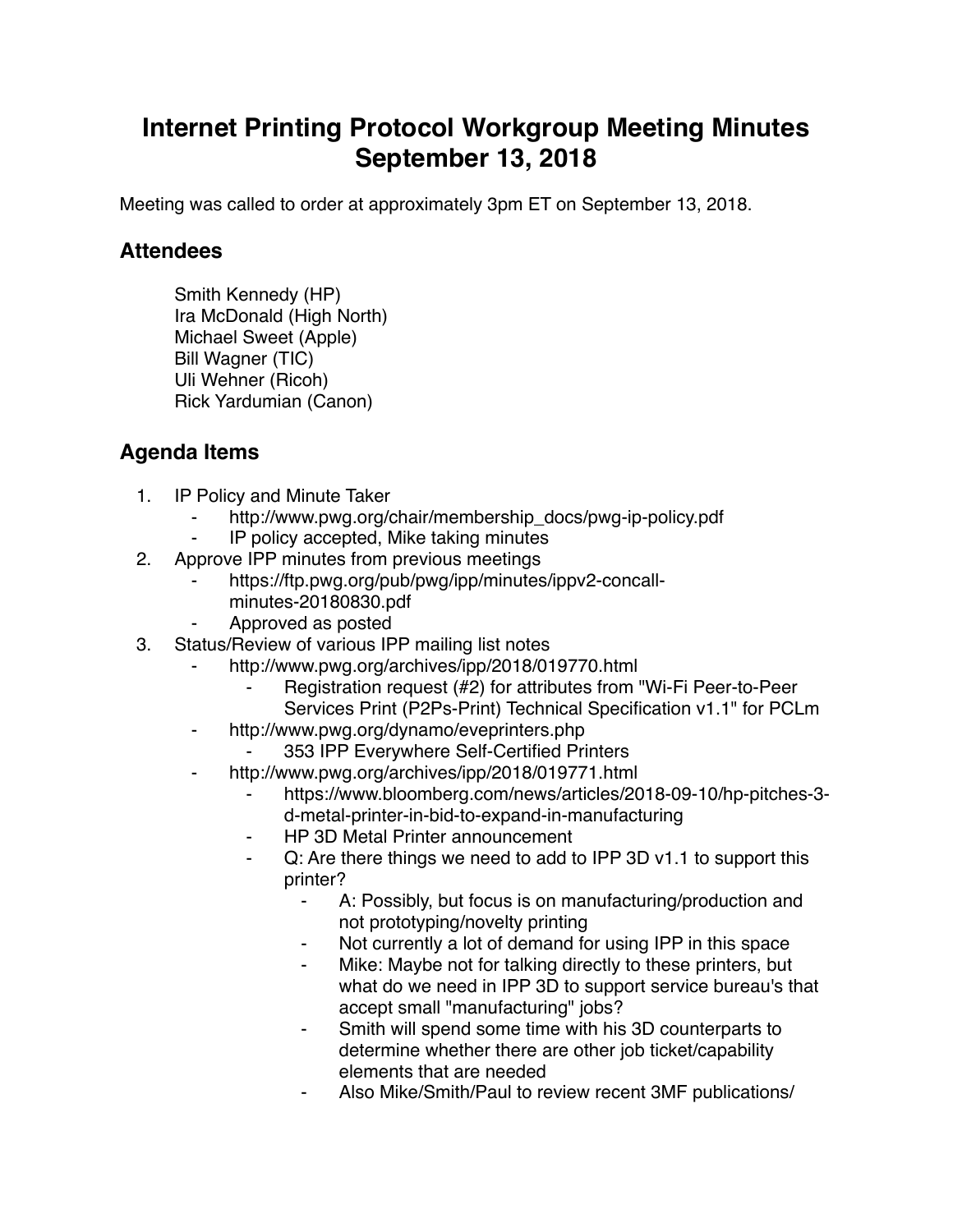news

- 4. Status of AMSC and ISO liaisons w/ PWG (Paul)
	- https://ftp.pwg.org/pub/pwg/general/sc/pwg-sc-call-minutes-20180827.htm
	- See PWG SC minutes from 27 August 2018
- 5. Status of Safe G-Code (Mike)
	- https://ftp.pwg.org/pub/pwg/ipp/wd/wd-pwgsafegcode10-20180704-rev.pdf
	- ⁃ Prototype draft PWG F2F review in August 2018
	- Schedule IPP WG Last Call Q4 2018
- 6. Status of IPP 3D Printing Extensions v1.1 (Mike)
	- https://ftp.pwg.org/pub/pwg/ipp/wd/wd-ipp3d11-20180704-rev.pdf
	- ⁃ Prototype draft PWG F2F review in August 2018
	- Schedule PWG Last Call Q4 2018
- 7. Status of How to Print Using the IPP (Mike)
	- https://ftp.pwg.org/pub/pwg/ipp/wd/wd-ippguide-20180430.html
	- ⁃ https://github.com/istopwg/pwg-books
	- ⁃ PWG F2F review in May 2018
	- ⁃ Current HTML draft available in Github repository
	- Schedule TBD
- 8. Status of IPP Encrypted Jobs and Documents (Mike)
	- https://ftp.pwg.org/pub/pwg/ipp/wd/wd-ipptrustnoone10-20180328-rev.pdf
	- ⁃ Interim draft PWG F2F review in May 2018
	- ⁃ Good news PGP-based path forward on 06/04/18!
	- Schedule Mike to work on updated draft w/ just PGP this fall
- 9. Status of IPP System Service (Ira/Mike)
	- https://ftp.pwg.org/pub/pwg/ipp/wd/wd-ippsystem10-20180701-rev.pdf
	- ⁃ Prototype draft PWG F2F review in August 2018
	- ⁃ Prototyping tasks being tracked as a Github project
	- Schedule prototype in "ippserver" Stable draft in Q3/Q4 2018
- 10. Status of IPP Everywhere Printer Self-Certification 1.0 Update 3?
	- ⁃ http://ftp.pwg.org/pub/pwg/ipp/minutes/ippv2-f2f-minutes-20180515.pdf
		- ⁃ Goals, ipptool and ippfind updates
		- ⁃ Now have code signing certificate!
		- Schedule Mike to release beta of update 3 for testing soon
- 11. Status of IPP Everywhere 1.1 (Mike)
	- ⁃ https://ftp.pwg.org/pub/pwg/ipp/wd/wd-ippeve11-20180704-rev.pdf
	- Prototype draft PWG F2F review in August 2018
	- Schedule Q3/Q4 2018
- 12. Status of IPP Everywhere 1.1 Self-Certification Manual 1.1 (Mike)
	- https://ftp.pwg.org/pub/pwg/ipp/wd/wd-ippeveselfcert11-20180704-rev.pdf
	- ⁃ Prototype draft PWG F2F review in August 2018
	- Schedule Q3/Q4 2018
- 13. Review of TLS/1.2 and TLS/1.3 Highlights (Ira)
	- ⁃ https://ftp.pwg.org/pub/pwg/ipp/slides/ipp-tls12-tls13 highlights-20180913.pptx
	- ⁃ http://www.pwg.org/archives/ipp/2018/019772.html
	- Current and future directions for TLS
	- ⁃ Slide 16: Change SecureTransport (macOS) to Network.framework